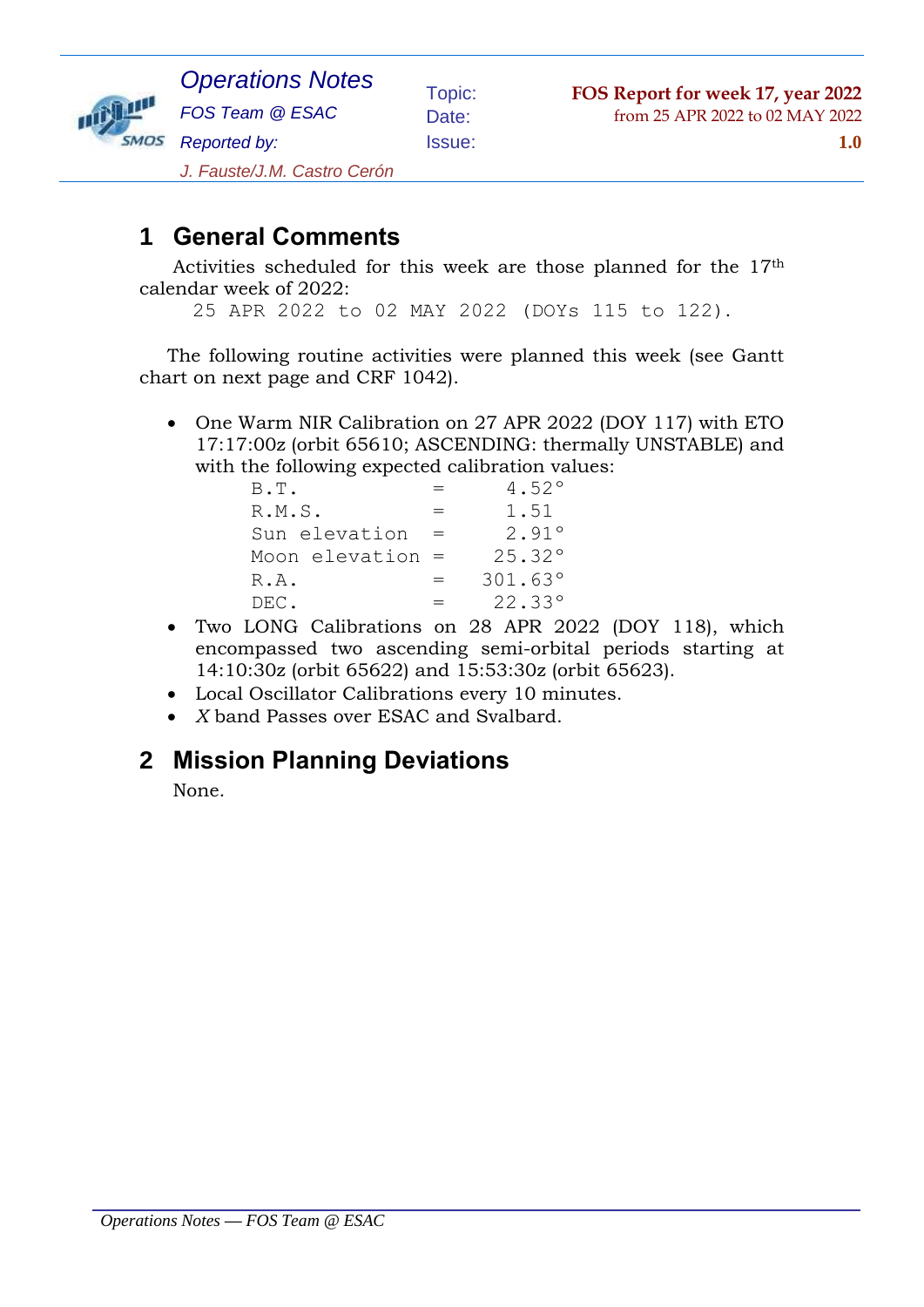| <b>1999 1999</b> | <b>Operations Notes</b>     | Topic:        | FOS Report for week 17, year 2022 |
|------------------|-----------------------------|---------------|-----------------------------------|
|                  | FOS Team @ ESAC             | Date:         | from 25 APR 2022 to 02 MAY 2022   |
|                  | Reported by:                | <b>Issue:</b> | 1.0                               |
|                  | J. Fauste/J.M. Castro Cerón |               |                                   |

Schedule Hame: 2022\_w17\_cr ### bisplay start: 25-04-2022 00:00:00.000 ### bisplay end: 02-05-2022 00:00:00.000

| Date                                                      | 25/4/2022        | 26/4/2022 | 27/4/2022 | 28/4/2022        | 29/4/2022 | 30/4/2022        | 1/5/2022     |
|-----------------------------------------------------------|------------------|-----------|-----------|------------------|-----------|------------------|--------------|
| <b>SMCS Sequences</b>                                     |                  |           |           |                  |           |                  |              |
| Diamore Oyclic Functi<br>Ion_SEO                          |                  |           | ٠         | $\bullet\bullet$ |           |                  |              |
| Enable_Cyclic_Funct<br>ion_SEQ                            |                  |           | ۰         | $\bullet\bullet$ |           |                  |              |
| External Oxidention<br>NIR Full OBOP SE                   |                  |           |           |                  |           |                  |              |
| Int_LD_PritLL_fixT_BE                                     |                  |           |           |                  |           |                  |              |
| <b>Int_LO_Phase_Cal_N</b><br>Police_PULL_NutEXT_          |                  |           |           |                  |           |                  |              |
| Long_Calibrition_Ful<br>I_CBOF_SEQ                        |                  |           |           | a a              |           |                  |              |
| Stiand Vinbility 66G                                      |                  |           |           | ш                |           |                  |              |
| Update_Cyclic_LO_Pt<br>Dal_NoU_Full_EXT_E                 |                  |           | ۰         |                  |           |                  |              |
| Update_Oydis_LO <sub>EX</sub><br>Cal_NoU_Ful_NoIEX<br>SEG |                  |           | ٠         |                  |           |                  |              |
| XB_Cmd_Downlink_!<br>b_SEQ                                | 11111 11111<br>Ш |           |           |                  |           | - 11111 - 111111 | 111111111111 |
| XII Cmd_Downlink_V<br>ps_SEQ                              | Ш<br>ш           | ш         |           | П                | ш         | ш<br>ш           | $\mathbf{H}$ |
|                                                           |                  |           |           |                  |           |                  |              |

*Operations Notes* **—** *FOS Team @ ESAC*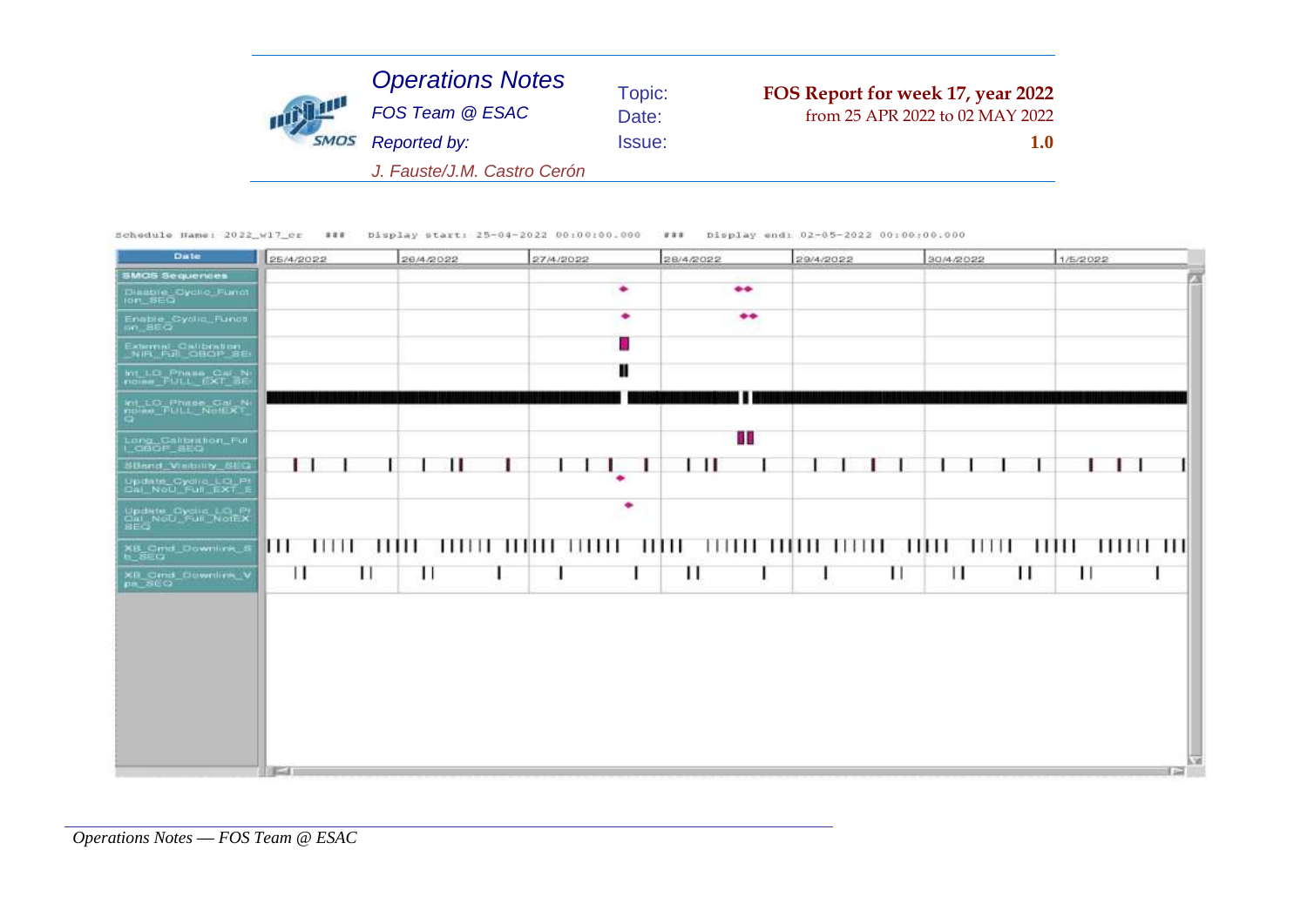

*Operations Notes FOS Team @ ESAC Reported by: J. Fauste/J.M. Castro Cerón*

Issue: **1.0**

# **3 TC Failures**

None.

### **4 On Board Anomalies**

 The MIRAS CMN, unit H1, unlocked 2022-04-29T09:07:04,909z (DOY 119). This anomaly was geolocated over the Estado de Minas Gerais (Brazil):

 *Latitude = -19.53° Longitude = 316.55°*

Both parameters, output power SPM11162 and locking status SPM11167, went out of limits in the FOS PLPC system. The anomaly recovered in few seconds.

### **5 On Board Events Telemetry**

The following RAM Single Bit errors befell this week:

| <b>Event Description Packet ID Severity</b> |     |             | <b>Event Time</b> | <b>Parameters</b> |  |
|---------------------------------------------|-----|-------------|-------------------|-------------------|--|
| RAM single Bit Error                        | 730 | <b>WARN</b> | 2022-04-27T10:58  | 215F49C           |  |
| RAM single Bit Error                        | 730 | WARN        | 2022-04-28T21:33  | 2095B20           |  |

# **6 FOS Systems Status**

All FOS systems nominal.

## **7 Data Reception from CNES**

All *S* band passes were correctly received from CNES and successfully processed by the FOS PLPC system.

## **8** *X* **Band Data Reception in PXMF**

None, all *S* band passes successfully received and processed.

### **9 Exceptional Activities**

None.

### **10 AOB**

None.